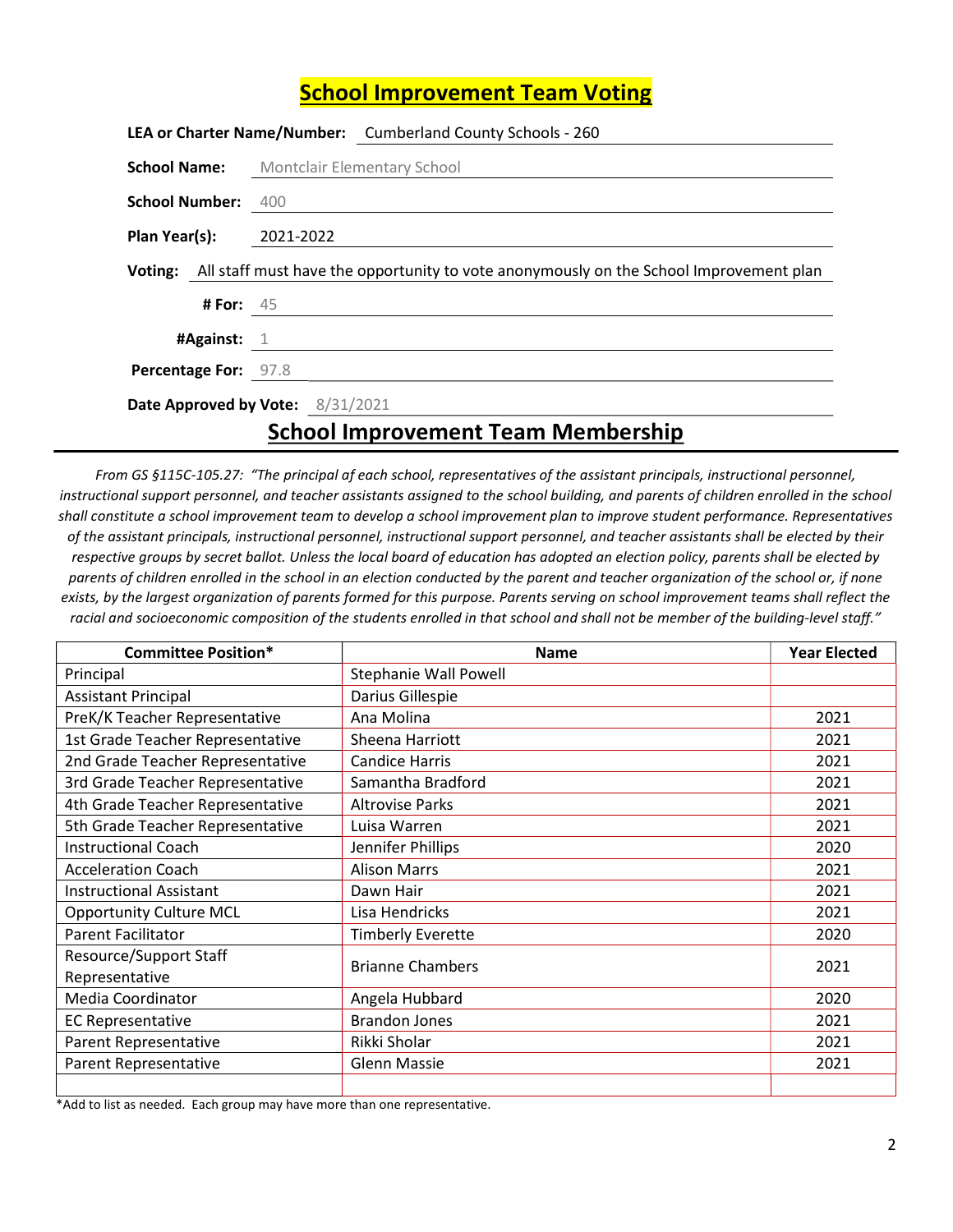## Title II Plan

| Instructions: Complete each cell highlighted in red (content controls will also appear in red when you hover the cursor<br>over them). Refer to the SAMPLE Title II Plan located on page 5 for examples. |                                                                                                                                                                                                                                                                 |               |  |  |  |  |  |  |
|----------------------------------------------------------------------------------------------------------------------------------------------------------------------------------------------------------|-----------------------------------------------------------------------------------------------------------------------------------------------------------------------------------------------------------------------------------------------------------------|---------------|--|--|--|--|--|--|
| School:                                                                                                                                                                                                  | Montclair Elementary School                                                                                                                                                                                                                                     |               |  |  |  |  |  |  |
| 2021-2022<br>Year:                                                                                                                                                                                       |                                                                                                                                                                                                                                                                 |               |  |  |  |  |  |  |
|                                                                                                                                                                                                          |                                                                                                                                                                                                                                                                 |               |  |  |  |  |  |  |
| <b>Description of the Plan</b>                                                                                                                                                                           |                                                                                                                                                                                                                                                                 |               |  |  |  |  |  |  |
| <b>Purpose:</b>                                                                                                                                                                                          | The purpose of this plan is to provide a detailed description of staff development<br>expenditures.                                                                                                                                                             |               |  |  |  |  |  |  |
| <b>Budget Amount</b>                                                                                                                                                                                     |                                                                                                                                                                                                                                                                 | <b>AMOUNT</b> |  |  |  |  |  |  |
| <b>Total Allocation:</b>                                                                                                                                                                                 |                                                                                                                                                                                                                                                                 | 800.00        |  |  |  |  |  |  |
|                                                                                                                                                                                                          |                                                                                                                                                                                                                                                                 |               |  |  |  |  |  |  |
| <b>Budget Breakdown</b>                                                                                                                                                                                  | Briefly describe the title of and purpose for this staff development:                                                                                                                                                                                           |               |  |  |  |  |  |  |
| <b>Staff Development 1</b>                                                                                                                                                                               | The purpose of this plan is to provide PLCs time to analyze various types of data to<br>improve targeted teaching, acceleration group support, and differentiation through<br>"Get Better Faster" coaching. This will take place during the regular school day. |               |  |  |  |  |  |  |
|                                                                                                                                                                                                          | <b>DESCRIPTION</b>                                                                                                                                                                                                                                              | <b>AMOUNT</b> |  |  |  |  |  |  |
| Personnel:                                                                                                                                                                                               | 4 subs x \$75/day for 2 days                                                                                                                                                                                                                                    | 600.00        |  |  |  |  |  |  |
| <b>Training Materials:</b>                                                                                                                                                                               |                                                                                                                                                                                                                                                                 |               |  |  |  |  |  |  |
| <b>Registration/Fees:</b>                                                                                                                                                                                |                                                                                                                                                                                                                                                                 |               |  |  |  |  |  |  |
| Travel:                                                                                                                                                                                                  |                                                                                                                                                                                                                                                                 |               |  |  |  |  |  |  |
| Mileage/Airfare:                                                                                                                                                                                         |                                                                                                                                                                                                                                                                 |               |  |  |  |  |  |  |
| Lodging/Meals:                                                                                                                                                                                           |                                                                                                                                                                                                                                                                 |               |  |  |  |  |  |  |
|                                                                                                                                                                                                          |                                                                                                                                                                                                                                                                 |               |  |  |  |  |  |  |
| <b>Consulting Services:</b>                                                                                                                                                                              |                                                                                                                                                                                                                                                                 |               |  |  |  |  |  |  |
| <b>Follow-up Activities:</b>                                                                                                                                                                             | "Get Better Faster" \$20/text-6 copies                                                                                                                                                                                                                          | 120.00        |  |  |  |  |  |  |
|                                                                                                                                                                                                          | Total for staff development 1:                                                                                                                                                                                                                                  | \$720.00      |  |  |  |  |  |  |
|                                                                                                                                                                                                          |                                                                                                                                                                                                                                                                 |               |  |  |  |  |  |  |
| <b>Budget Breakdown</b>                                                                                                                                                                                  | Briefly describe the title of and purpose for this staff development:                                                                                                                                                                                           |               |  |  |  |  |  |  |
| <b>Staff Development 2</b>                                                                                                                                                                               |                                                                                                                                                                                                                                                                 |               |  |  |  |  |  |  |
|                                                                                                                                                                                                          | <b>DESCRIPTION</b>                                                                                                                                                                                                                                              | <b>AMOUNT</b> |  |  |  |  |  |  |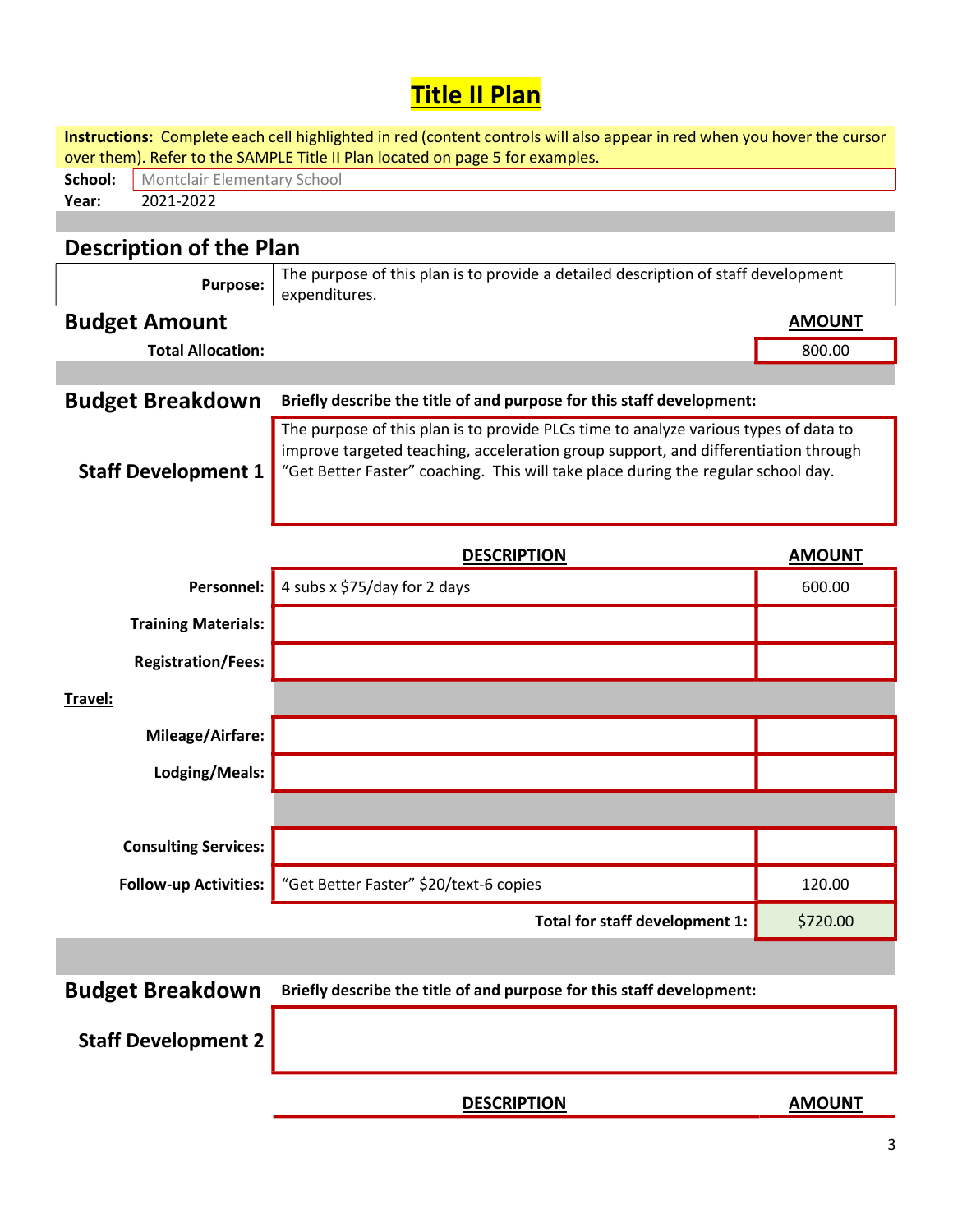| Personnel:                   |                                |        |
|------------------------------|--------------------------------|--------|
| <b>Training Materials:</b>   |                                |        |
| <b>Registration/Fees:</b>    |                                |        |
| Travel:                      |                                |        |
| <b>Mileage/Airfare:</b>      |                                |        |
| Lodging/Meals:               |                                |        |
|                              |                                |        |
| <b>Consulting Services:</b>  |                                |        |
| <b>Follow-up Activities:</b> |                                |        |
|                              | Total for staff development 2: |        |
|                              |                                |        |
|                              | <b>Grand Total</b>             | 720.00 |